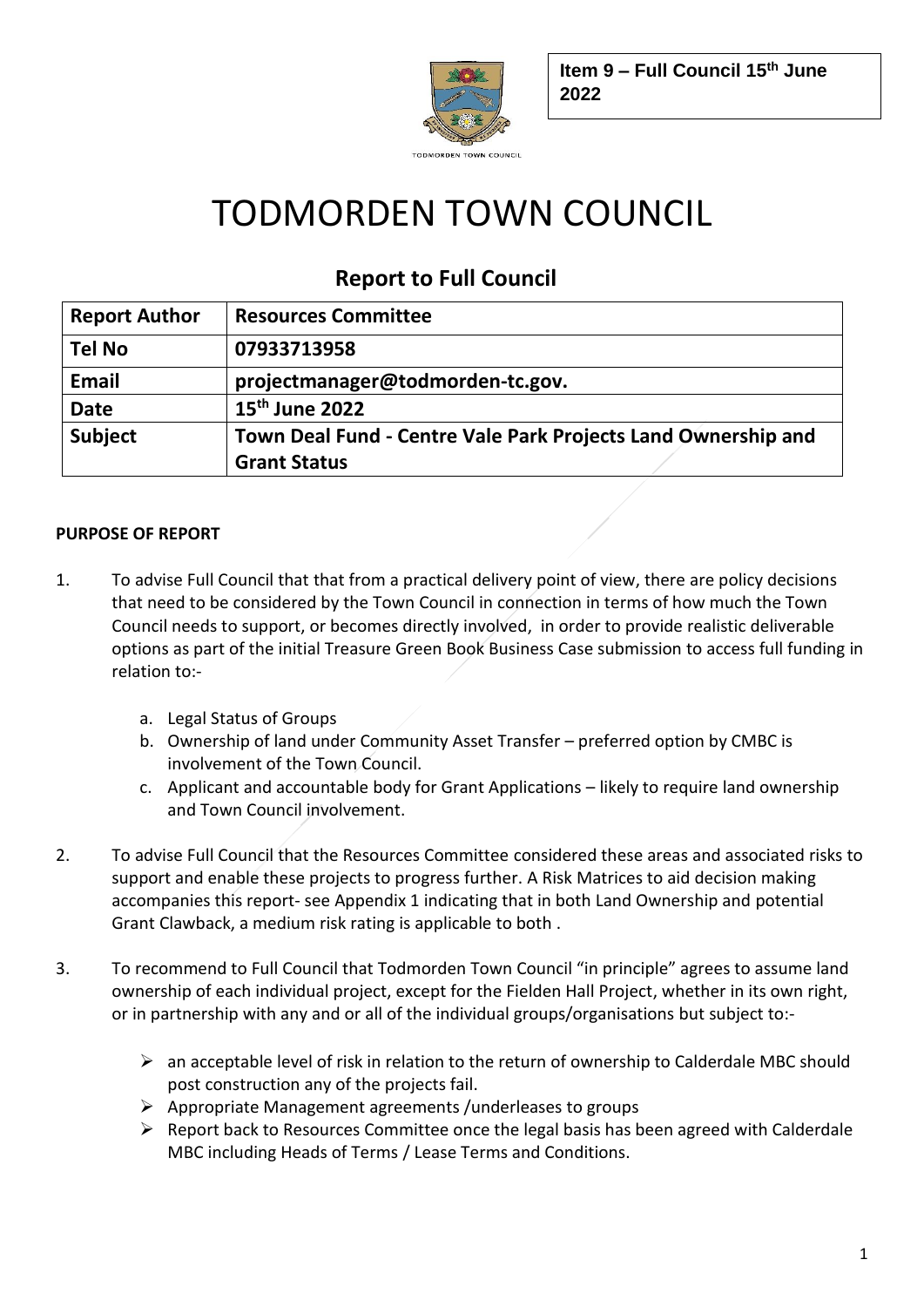- 4. To recommend to Full Council that Todmorden Town Council takes forward the role of grant applicant(s) whether in its own right, or in partnership with any and or all of the individual groups/organisation subject to:
	- ➢ An assessment of risk and financial exposure in relation to underlying terms of each grant to be applied for and subsequently awarded.
	- ➢ Agreement by the Town Clerk as Proper Officer, in consultation with the Chair of Resources to submit grant applications on behalf of the Town Council.
- 5. To recommend to Full Council that where payment is required for such advice regarding the most appropriate "vehicle(s) through which to take forward these proposals, should be charged against the Town Deals Earmarked Reserve already in place.
- 6. To consider establishing a revenue budget of £25,000 from 2023/24 onwards to help facilitate individual project groups take forward development of their own project by meeting property obligation requirements subject to suitable recharge arrangements to enable movement toward net cost of delivery.
- 7. To consider a one off pump priming grant of £5,000 in 2023/24 to an overarching "not for profit" to established to enable a holistic view to be taken for the project group's activities in the Park.

## **BACKGROUND**

- 8. This is possibly a once in a lifetime opportunity for the Town Council to directly influence major investment in Centre Vale Park and to play a very positive role in enabling several groups to deliver not only improved community benefit but also new ones.
- 9. The involvment of the Town Council as Sponsor was initially on the basis that the Town Council would have no post construction operational responsibility and no ongoing land ownership obligations.
- 10. This project requires substantial grant funding to be attracted and as the project has unfolded it is clear that further invovlement of the Town Council is needed as per the thrust of this report.
- 11. £26,003 has already been received from CMBC ahead of any formal funding agreement to enable feasibility work to be progressed with letters of appointment issued in respect of the Bowling Pavilion Extenion, Tennis Courts and Multi Use Games Area and Fielden Hall Environmental Improvements and consultant Grant Finders.
- 12. Apart from Fielden Hall ,these projects require substantial external grant funding to be obtained in addition to Town Deal Funding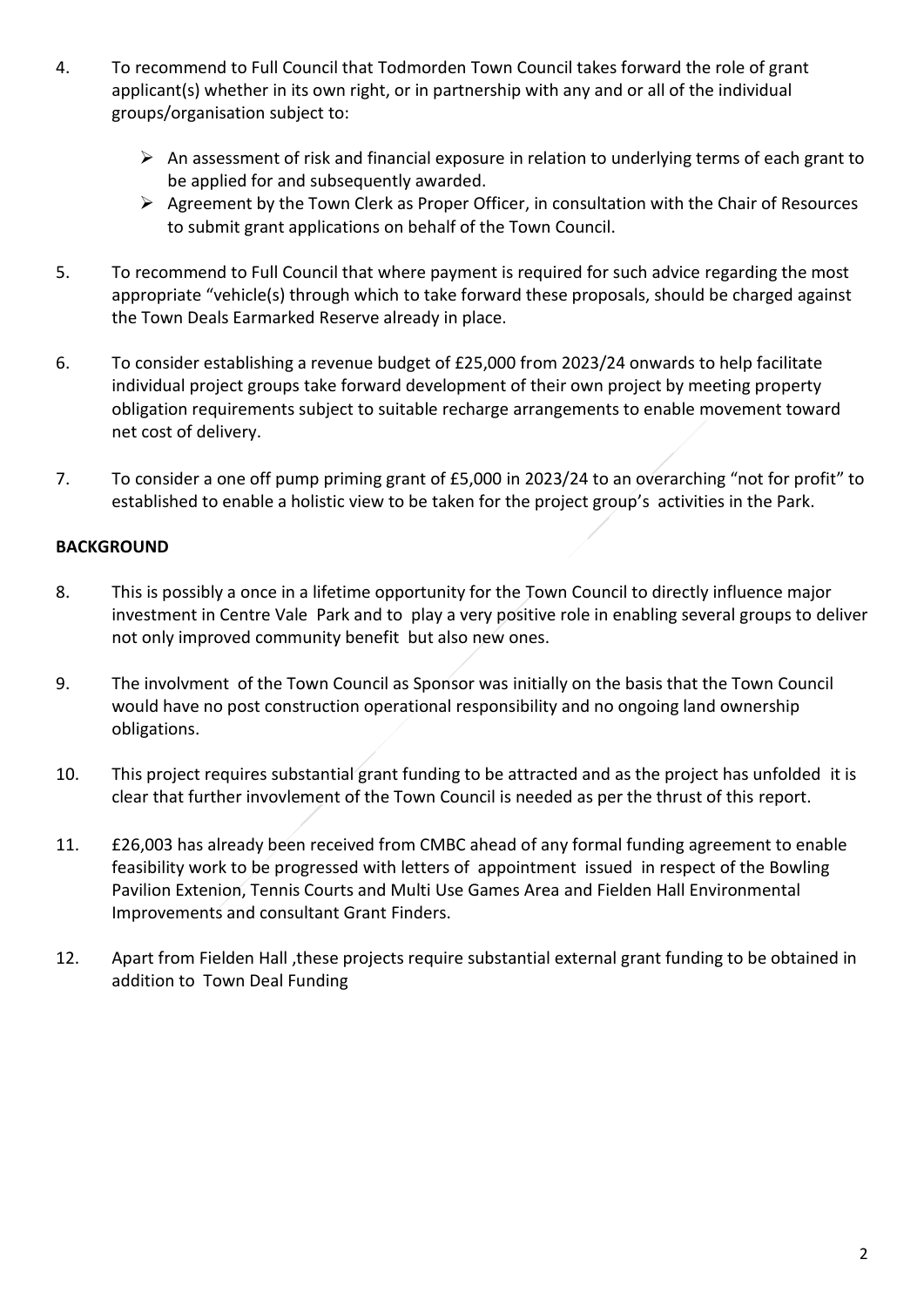| Project                                    | <b>Estimated</b> | <b>Town Deal</b> | Grant    |
|--------------------------------------------|------------------|------------------|----------|
|                                            | Cost             | <b>Funding</b>   | funding  |
|                                            |                  |                  | needed   |
| Bandstand - Restoration/Upgrade- G2 listed | £500,000         | £250,000         | £250,000 |
| <b>Bowls Pavilion (extension)</b>          | £295,000         | £195,000         | £100,000 |
| Tennis Courts (3 refurbished 1 new)        | £150,000         | £75,000          | £75,000  |
| Multi Use Games Area                       | £160,000         | £80,000          | £80,000  |
| Fielden Hall(Env Improvements only)        | £150,000         | £150,000         | Nil *    |
| Conservatory - Refurbishment               | £125,000         | £80,000          | £45,000  |
| <b>TOTALS</b>                              | £1,380,000       | £830,000         | £550,000 |

\*Fielden Hall and houses are owned by the Calder Valley Community Land Trust who have already provided matched funding of £430,00 in respect of two affordable housing projects at each end of the hall itself. In view of this no grant funding is required but the opportunity should be taken to still seek grant funding for environmental improvements and if successful releasing whether capacity for further spend for Fielden Hall and or enabling funds to other projects.

- 13. Grant Funders will require legally constituted groups, a track record to provide confidence that will be fiancially viable for future delivery of outputs expected, and where building related costs are involved, land ownerhsip to be held by the grant applicant.
- 14. Each of the groups are at different stages in terms of "constituted bodies" . Initial consideration has been given to these Structures. Part of the grant funding brief is to recommned what are best likely to achieve grant success.
- 15. It will be necessary to engage a third party to provide professional advice including proposed structures, wording, Charitable objects that may best best deliver both grant providers requirements, and also enable flexibility from an operational point of view.
- 16. Calderdale MBC have already expressed a preference that the Town Council take on ownership of the sites (MUGA excluded - to be run by CMBC- agreement pending, and Fielden Hall as already owned outright) .
- 17. If commititng the Town Council to be involved in land ownership through lease agreements, these will need to include a "hand back to CMBC" clause if subsequent to construction, groups fail either operationally and or financially.
- 18. The Wheelspark lease agreement can provide a good template for how to progress such agreement and should the Town Council be prepared to assume some ownership responsibility, would provide a means by which to limit financial exposure to the Town Council .
- 19. By involving the Town Council in some form of joint body status, land ownership and involved as grant applicants, the potential to secure grant funds critically necessary for these projects to move forward, will be enhanced.

#### **FINANCIAL CONSIDERATIONS**

 $\lambda$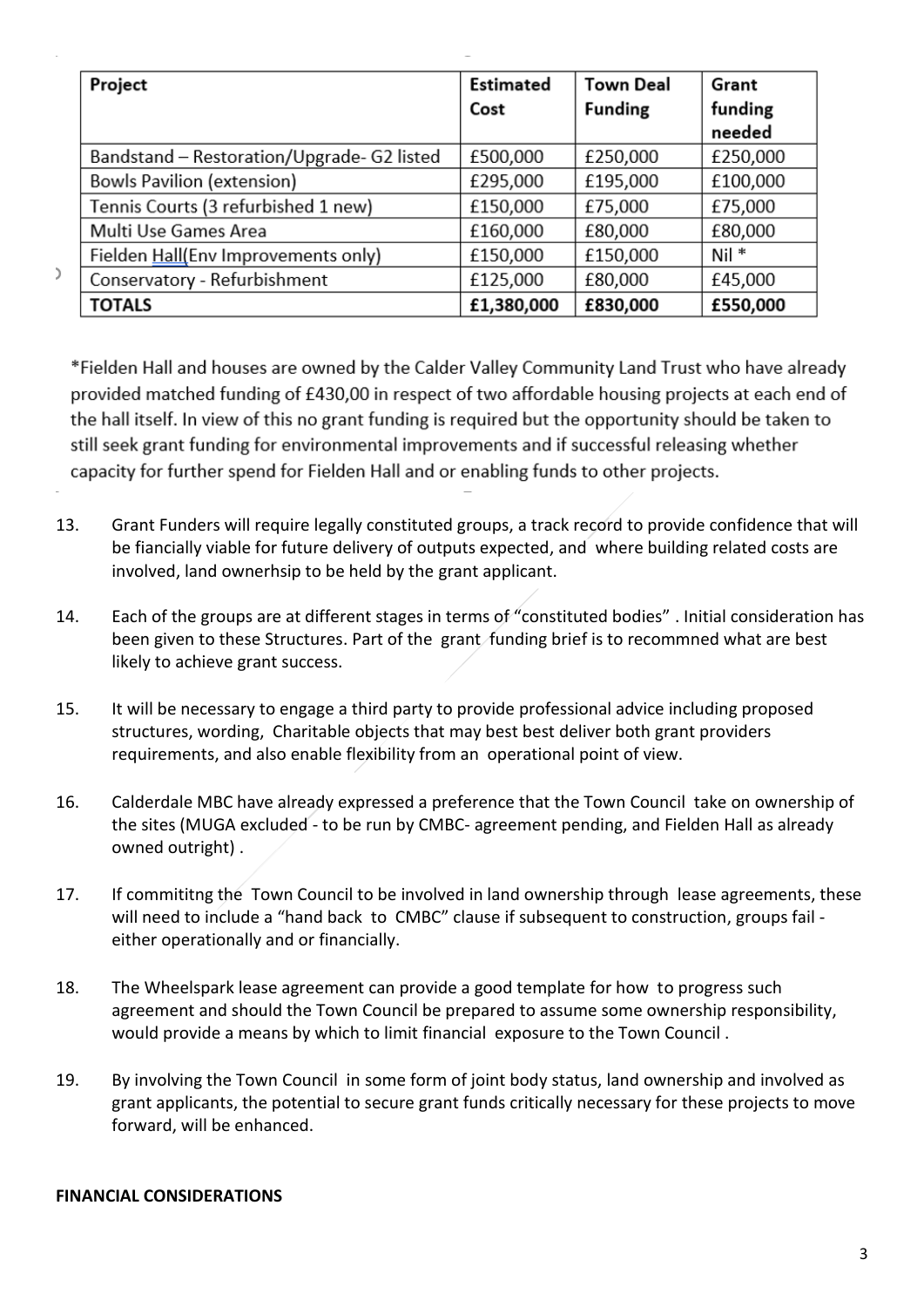- 20. An advance of 5% of Town Deal funding has been received by Calderdale MBC for use by projects to cover initially consultants costs for business case delivery ,and appointment of professional services to achive business case stage.
- 21. The Centre Vale Park project to deliver design solutions for has initially been compromised in that it is only 5% of the fund value, not the overall project costs, and not sufficent to directly commission all the work that ideally should be completed to get to more accurate project costings.
- 22. Bearing in mind most professional fees in connection with Architects Design etc, to get to what they consider as feasibility stage, will involve c 5% of total project cost, we are having to be selective to seek to commission only those at this stage that we need to be more informed as to design options and related building costs.
- 23. Reservations on this have been expressed to Calderdale MBC and whilst it is hoped some resdistribution of funds can be made to more reflect our challenges, we are progressing on what we regard as absolute minimum needed reflected in the grant recived of £26,003.
- 24. An Earmarked Reserve was initially established in an amount of £10,000 a contribution towards meeting Project Manager costs and miscellaneous expenditure. Prior to April £2,280 was met from this reserve. Of the remaining £4,156 it is forecast that Project Manager costs until end of July will be £3,156, thereby leaving a balance of £1,000 to meet miscellaneous costs that may be incurred and or extend Project Officer involvement.
- 25. It would be prudent to recognise a likely need to support these projects from 2023/24 onwards and to establish a revenue provision of £25,000 within budget considerations for 2023/24.
- 26. Initial pump priming for groups involved in the Centre Vale Park and or an overarching body can be met from the Community Development Earmarked Reserve and perhaps prudent to transfer now £5,000 from the Communty Development Reserve to a new Earmarked Reserve entitled Centre Vale Park Town Deal Project Reserve

# **RECOMMENDATION**

- 27. That Todmorden Town Council "in principle" agrees to assume land ownership of each individual project, except for the Fielden Hall Project, whether in its own right, or in partnership with any and or all of the individual groups/organisations but subject to:-
	- $\triangleright$  an acceptable level of risk in relation to the return of ownership to Calderdale MBC should post construction any of the projects fail.
	- ➢ Appropriate Management agreements /underleases to groups
	- ➢ Report back to Resources Committee once the legal basis has been agreed with Calderdale MBC including Heads of Terms / Lease Terms and Conditions.
- 28. That Todmorden Town Council takes forward the role of grant applicant(s) whether in its own right, or in partnership with any and or all of the individual groups/organisation subject to: